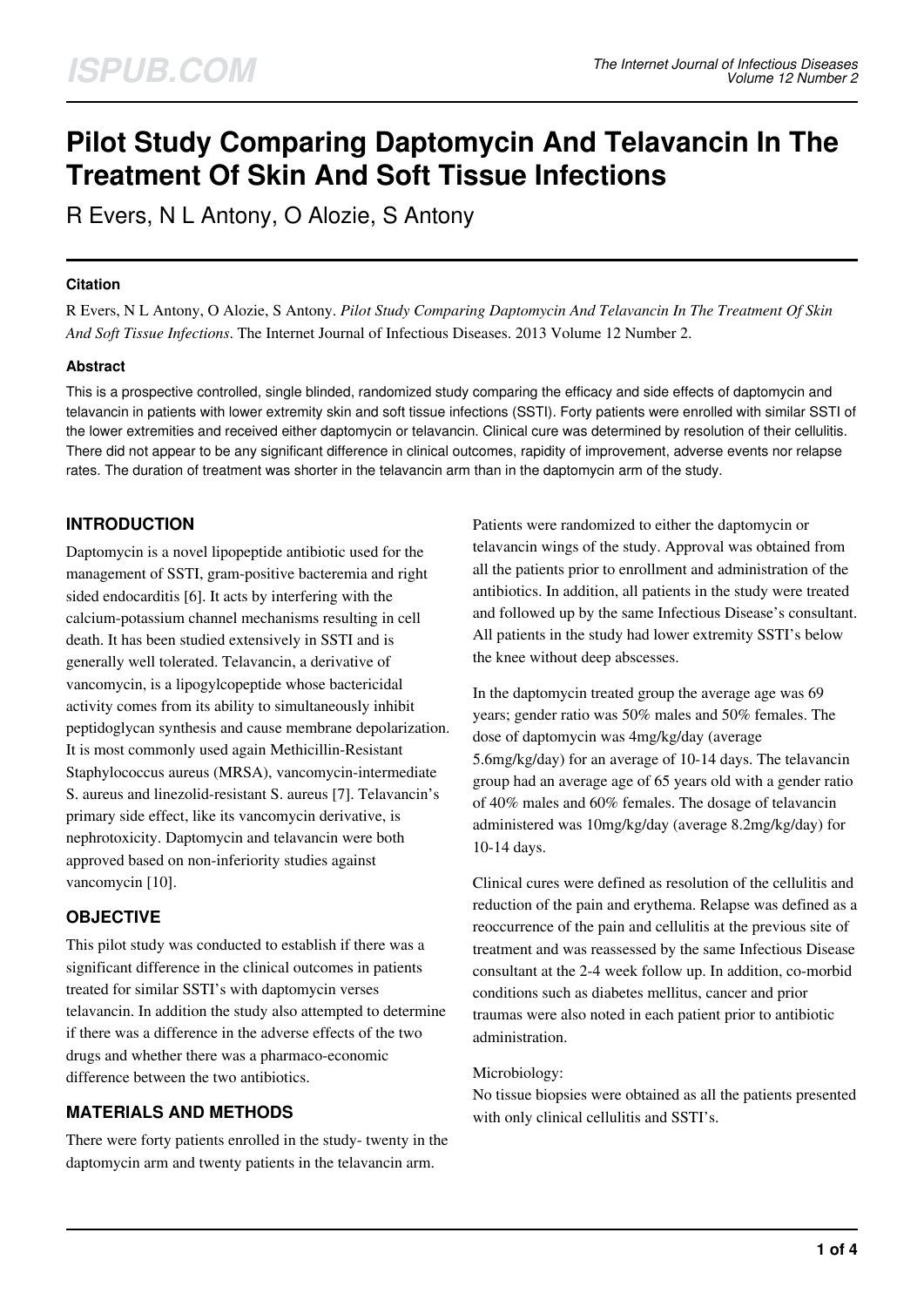## **RESULTS**

#### Daptomycin:

Patients in the daptomycin arm of the study were treated for an average of 10-14 days at 4mg/kg/day. Fifty percent (10) of the patients had diabetes but did not have significant vascular insufficiency as observed by palpable bilateral dorsalis pedis pulses. Average white blood cell (WBC) count was 7.5 cells/cu/L and serum Creatine Phosphokinase (CPK) preformed at the end of the treatment was within normal limits. Eighty five percent of the patients treated with daptomycin showed resolution of the cellulitis/SSTI at the end of therapy and were determined as cured. During follow up, 2-4 weeks after the cessation of treatment, patients showed no evidence of relapse. The 15% of refractory cases that did not respond adequately were successfully retreated with daptomycin or another antibiotic.

#### Telavancin:

Patients enrolled in the telavancin arm of the study had an average WBC count of 8.9 cell/cu/L and received an average of 8 days of therapy at 10mg/kg/day. Forty percent of these patients had diabetes. Eighty seven percent demonstrated resolution of the cellulitis/ SSTI by the end of treatment. The remaining patients were switched to an alternate antibiotic until the cellulitis resolved.

## **DISCUSSION**

In recent years it has become increasingly difficult to adequately treat patients with acquired skin and soft tissue infections due to multi-resistant pathogens. Lui and Bayer suggested that vancomycin remains the mainstay of therapy in MRSA infections [4]. However there are increased reports of treatment failures with vancomycin with decreasing susceptibility to vancomycin [1]. According to this study, daptomycin was used as salvage therapy in patients with vancomycin failures. It has been noted that although vancomycin is the primary drug of choice, many studies including a study by Kapadia and Coyle demonstrated vancomycin's MIC creep from 0.25 microgram/ml in 1985 to 2.0 microgram/ml in 2004 [3]. In a study by Davis and McKinnon, patients received daptomycin or vancomycin for complicated SSTI with MRSA. They demonstrated that patients on the daptomycin achieved resolution of infection in 77% (41 patients) versus 42% (89 patients) for vancomycin. The average duration of therapy for daptomycin was 4-7 days [2]. It appears that daptomycin achieved a more rapid clinical cure and had a decreased

hospital stay than the vancomycin arm.

Since its approval for the treatment of skin and soft tissue infections in 2009, telavancin has been used as an alternative therapy for MRSA/MSSA infection. Stryjewski's study showed the non-inferiority of telavancin versus vancomycin/antistaphylococcal penicillin for the treatment of MRSA [8]. In patients with MSSA infections the cure rate was 80% (40/50) versus 77% (40/52) with telavancin and standard therapy respectively. In MRSA infections the cure rate was 82% (18/22) in the televancin arm versus 69% (18/26) in the standard therapy arm. The overall test-of-cure evaluation was 79% (66/84) and 80% (66/83) for televancin versus standard therapy with a failure rate of 7% (6/84) and 4% (3/83) respectively. The side effects between the drugs were not significant. In our study, we also noted similar statistics in respect to MRSA infections with a cure of 85% and 87% respectively with both telavancin and daptomycin.

Another in-vitro related study conducted by Steed and Vidaillac demonstrated the efficacy of telavancin versus daptomycin and vancomycin in daptomycin-nonsusceptible S. aureus strains. Daptomycin displayed initial bactericidal activity followed by regrowth and vancomycin did not exhibit any bactericidal activity against any strain [9]. However, no in-vivo studies were available to confirm this in patients. In their study, telavancin was significantly superior at reducing colony forming units against all three strains as opposed to vancomycin and more efficacious than daptomycin. Although a 120-hour window of observation limited this study, it suggests that telavancin has significant bactericidal activity when compared to the other two antibiotics [9].

Our study did not show statistically significant differences in the efficacy of telavancin and daptomycin in the treatment of skin and soft tissue infections. It appeared that telavancin was used for a shorter duration than daptomycin in the treatment of lower extremity cellulitis. This shorter duration of therapy may have resulted in a lower cost to the patient depending from where the drug was acquired.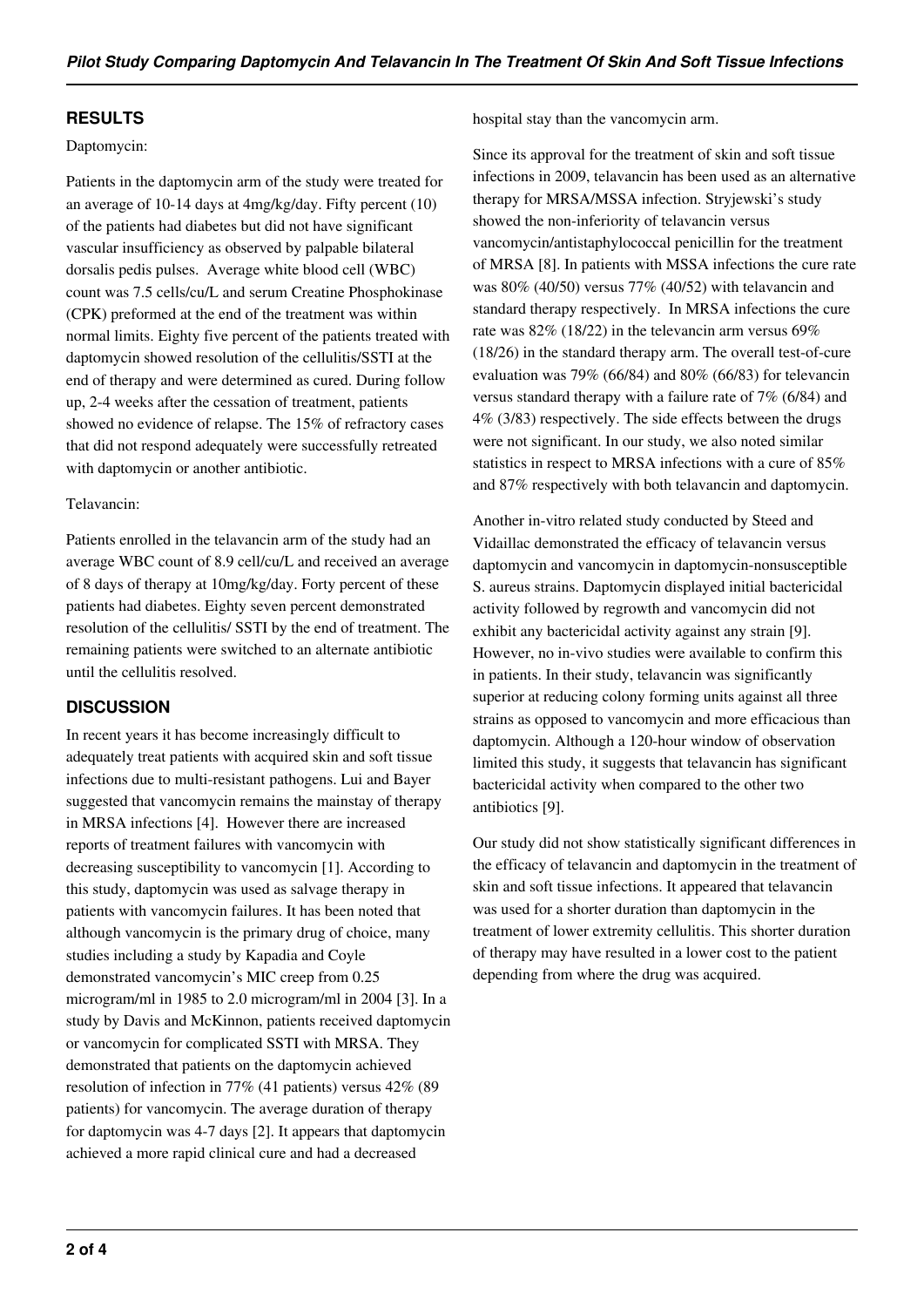## **Table 1**

Patient data

|                       | Daptomycin  | <b>Telavancin</b> |
|-----------------------|-------------|-------------------|
| Number of patients    | 20          | 20                |
| Average Age           | 69          | 65                |
| Sex (Male/Female)     | 50% / 50%   | 40% / 60%         |
| <b>Diabetics</b>      | 50%         | 40%               |
| Avg. WBC              | 7.5 cells/L | 8.9 cells/L       |
| Avg. Platelet         | 239 per L   | 224 per L         |
| Duration of Treatment | 15 Days     | 8 Days            |
| Cure Rate             | 85%         | 87%               |
| <b>Relapse Rate</b>   | 15%         | 13%               |

## **CONCLUSION**

Despite the differences in the literature and the results of our pilot study, it appeared that both drugs are equally

efficacious in the treatment of cellulitis although the patients in the telavancin arm required a shorter course. It is difficult to conclude with any certainty as to which drug may be more cost effective. Further studies to address the pharmaco-

economic aspect of both drugs can be done if one wishes to look at this comparative data.

#### **References**

1. Boucher HW, Sakoulas G. Perspectives on Daptomycin resistance, with emphasis on resistance in Staphylococcus aureus. Clin Infect Dis. 2007 Sep 1;45(5):601-8. Epub 2007 Aug 1.

2. Davis SL, McKinnon, PS, Hall LM, Delgado G, Rose W, Wilson RF, Rybak MJ. Daptomycin versus Vancomycin for Complicated Skin and Skin Structure Infections: Clinical and Economic Outcomes. Pharmacotherapy, 27:

1611–1618.doi: 10.1592/phco.27.12.1611. 3. Kapadia M, Coyle E, Prince R, RolstonK.Program abstracts of the 45th Interscience Conference on Antimicrobial Agents Chemotherapy. Washington, DC: American Society for Microbiology; 2005. Declining in vitro activity of vancomycin against Staphylococcus aureus isolates from cancer patients.[abstract E-807]; p. 16. 4. Liu C, Bayer A, Cosgrove SE, Daum RS, Fridkin SK, Gorwitz RJ, Kaplan SL, Karchmer AW, Levine DP, Murray BE, J Rybak M, Talan DA, Chambers HF; Infectious Diseases Society of America. Clinical Clin Infect Dis. 2011 Feb 1;52(3):e18-55. doi: 10.1093/cid/ciq146. Epub 2011 Jan 4. Erratum in: Clin Infect Dis. 2011 Aug 1;53(3):319. 5. Lodise TP, Butterfield JM, Hegde SS, Samara E, Barriere SL. Telavancin pharmacokinetics and pharmacodynamics in patients with complicated skin and skin structure infections and various degrees of renal function. Antimicrob Agents Chemother. 2012 Apr;56(4):2062-6. doi: 10.1128/AAC.00383-11. Epub 2012 Jan 17. 6. Rybak, MJ, Bailey E, Lamp KC, Kaatz GW. Pharmacokinetics and Bactericidal Rates of daptomycin and vancomycin in intravenous drug abusers being treated for gram-positive endocarditis and bacteremia. Antimicrobial Agents And Chemotherapy 36.5 (1992): 1109-114. American Society for Microbiology. Web. 23 Apr. 2011. 7. Saraf, LJ, Wilson SE. Role of Telavancin, a New Lipoglycopeptide Antimicrobial, in Complicated Soft Tissue Infection. Dove Press Journal 4 (2011): 87-95. 8. Saravolatz LD, Stein GE, Johnson LB. Telavancin: A Novel Lipoglycopeptide. Clin Infect Dis. 2009 Dec 15;49(12):1908-14. doi: 10.1086/648438. 9. Steed ME, Vidaillac C, Rybak MJ. Evaluation of TelavancinActivity versus Daptomycin and Vancomycin against Daptomycin-Nonsusceptible Staphylococcus aureus in an In Vitro Pharmacokinetic/Pharmacodynamic Model. Antimicrob Agents Chemother.2012 February; 56(2): 955–959.doi: 10.1128/AAC.05849-11. 10. Stryjewski M, O'Riordan W, Corey G, et al. Telavancin Versus Standard Therapy for Treatment of Complicated Skin and Soft-Tissue Infections Due to Gram-Positive Bacteria. Clinical Infectious Diseases [serial online]. June

2005;40(11):1601-1607.